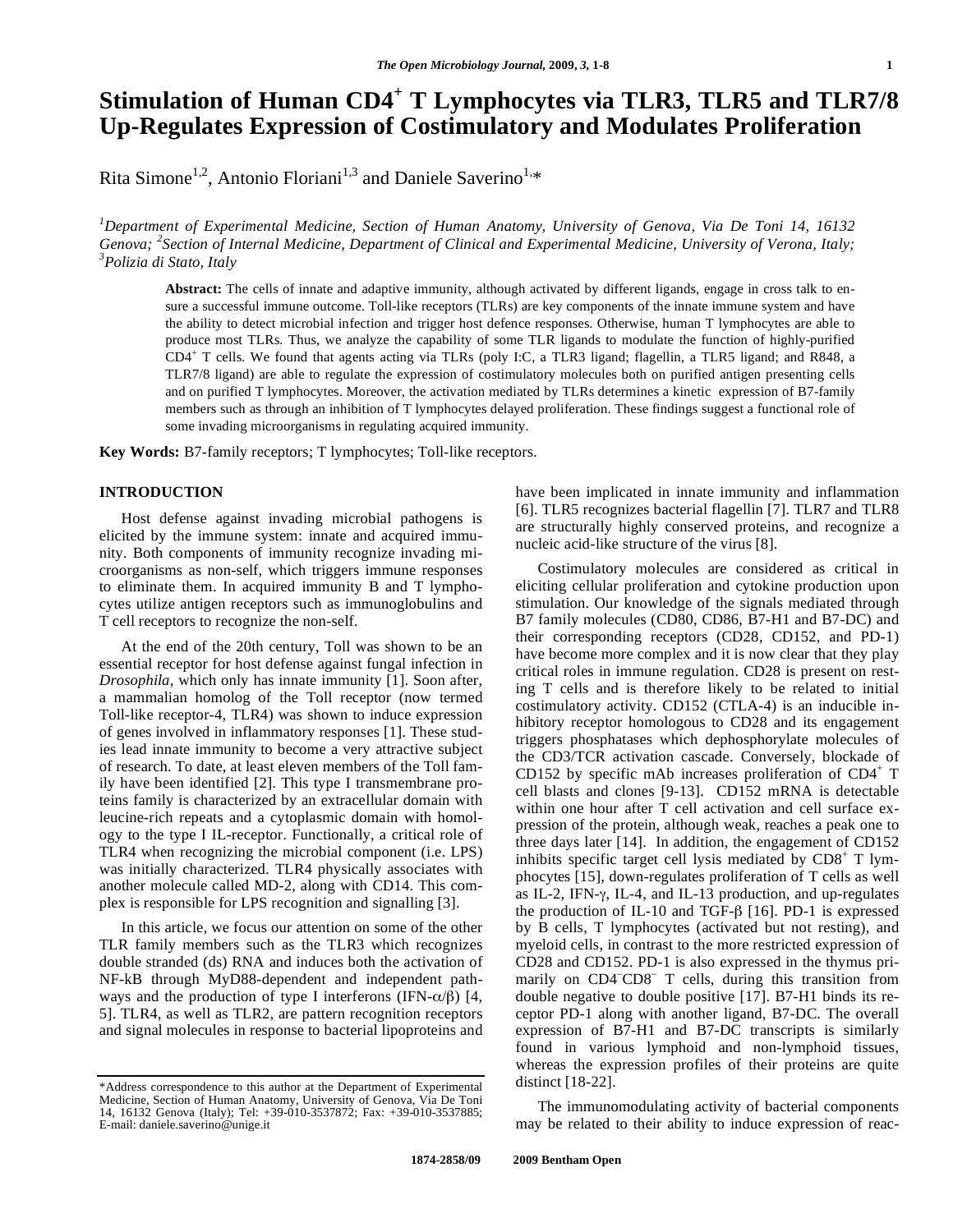tive molecules on responding cells. For this reason, we verified the *in vitro* capacity of flagellin, poly (I:C) and R848 to induce the expression of the costimulatory molecules, such as CD80, CD86, B7-H1, B7-DC on DC and CD28, CD152, PD-1 on T cells. The further understanding of these pathways will create new and exciting possibilities for therapeutic fine-tuning of the immune system.

# **MATERIALS AND METHODOLOGY**

#### **Cell Cultures**

Human peripheral blood samples were obtained from healthy donors according to institutional guidelines. Peripheral Blood Mononuclear Cells (PBMC) were purified by Ficoll-Hypaque density gradient centrifugation. Monocytes and CD4<sup>+</sup> T lymphocytes were isolated by positive selection with magnetic beads coated with mAb to CD14 and CD4 (MACS, Miltenyi Biotec, Auburn, CA, USA). To induce DC differentiation, purified monocytes were cultured for 4 days in the presence of 200 ng/ml rhGM-CSF (Shering-Plough Research Institute, Kenilworth, NJ) and 10ng/ml rhIL-4 (Immunotools, Friesoythe, Germany). These cells are termed immature DCs. Cells were cultured in RPMI 1640 supplemented with 10% heat-inactivated FCS, 5 mM L-glutamine and 50 IU/ml penicillin-streptomycin (from here on referred to as complete medium).

# **Antibodies**

The following mAbs were used for immunophenotypic and functional analyses: anti-human B7-DC, anti-human PD-1 (clone MIH 18, and clone JI16 eBiosciences, San Diego, CA, USA); PE-conjugated anti-HLA-DR, anti-CD80, anti-CD86 and anti-CD152 (BD Pharmingen, San Diego, CA, USA). Anti-CD28 mAb was a gift from D. Olive (Marseille, France).

### *In Vitro* **Stimulation**

The activating factors used in the final concentrations were the following: 10 ng/ml Flagellin from *S. thyphimurium* (InvivoGen, San Diego, CA, USA); 1 μg/ml LPS from *Escherichia coli,* serotype RE515 (referred to as LPS-RE515, Alexis-Italy, Florence, Italy) or 1 μg/ml *Escherichia coli*  LPS (referred to as LPS, Sigma-Aldrich, Milan, Italy); 25 μg/ml poly (I:C) (Polyinosinic:polycytidylic acid; Sigma-Aldrich); and 10 μM R-848 (imidazoquinoline resiquimod; GLSynthesis, Worcester, MA, USA). All of these TLR ligands were previously tested in order to obtain doses that repeatedly generate the same maximum response (data not shown). While studying the activation of DCs via TLR, several samples were treated with 7.5 μg/ml rabbit anti-human IFN- $\gamma$  antibody (Prodotti Gianni, Milan, Italy) to neutralize the IFN- $\gamma$ . DCs and T lymphocytes were collected after 24, 48 and 72 hrs, and cell surface markers were tested by flow cytometry.

### **Flow Cytometry**

The surface phenotype of monocyte-derived DCs was assessed by flow cytometric analysis (FACSCalibur, Becton Dickinson). The secondary reagent was PE-labelled goat anti-mouse (GAM) antiserum (Southern Biotechnology Associates, Birmingham, AL, USA).

#### **Quantification of IFN-.**

The level of IFN- $\gamma$  in the supernatant was measured using an ELISA kit according to the manufacture's protocol (Alexis-Italia, Milano, Italy). The deviation between triplicates was <10% for any reported value.

#### **Mixed Leukocyte Reaction**

Two-way MLR was used to test functional activity following the activation via TLR. The cells used in these experiments were extracted from a panel of HLA typed laboratory volunteers and were selected to provide two HLA-DR mismatches. DCs and T lymphocytes were pre-treated for three days, as previously described. After *in vitro* stimulation DCs and T lymphocytes were harvested, washed, and resuspended in complete medium. Then  $10^5$  purified allogeneic T cells were harvested, washed, and incubated with  $10^4$  DCs in a 0.2 ml volume in 96-well round-bottom plates with 5%  $CO<sub>2</sub>$  at 37 $^{\circ}$ C. Triplicate cultures were set up and incubated for 5 days. The cultures were then pulsed with  $0.5 \text{ mCi}^3\text{H}$ thymidine and harvested 18 h later.

Neutralizing anti-human-CD80, -CD86, -CD152, -B7- H1, B7-DC, PD-1 mAb, and irrelevant isotype-matched control mAb were added into the MLR as indicated.

#### **Statistical Analyses**

Statistical analyses were performed in Microsoft Excel 5.0 (Microsoft) using two-tailed Student's *t* tests. The *p* value <0.05 was considered statistically significant.

#### **RESULTS**

Flagellin, LPS, poly (I:C) and R848 are able to regulate the expression of co-stimulatory receptors on the membrane of T lymphocytes.

First, we analysed the effect of TLR stimulation on freshly isolated CD4<sup>+</sup> T lymphocytes (Fig. 1). Results show that the stimulation leads to a decrease of CD28 expression, whereas the CD152 and PD-1 expression increases after 72 hrs of treatment (Fig. **1A**). In addition, expression of CD69 was evaluated as a positive control of activation.

The kinetic of CD28 molecules expression shows that the greatest decrease is reached after 72 hrs of stimulation (Fig. **1B**). Interestingly, the CD152 reaches its maximum expression on the membrane of T cells after 48 hrs of stimulation, whereas the maximum for PD-1 is achieved after 72 hrs (Fig. **1C**). In addition, the expression of these inhibitory molecules rapidly decreases after 96 hrs (data not shown).

Although gene knockout mouse demonstrates that TLR-4 is the key receptor of LPS [23], *in vitro* transfection assay shows that many commercial preparations of LPS [24-25] including the *E. coli* LPS from Sigma [26] possess both TLR-4 and TLR-2 activities. For this reason we utilized LPS-RE515, a strong activator of TLR-4, that does not activate TLR-2 or other TLRs [27]. As can be depicted from Fig. **1A**, LPS modulates the expression of co-stimulatory mole-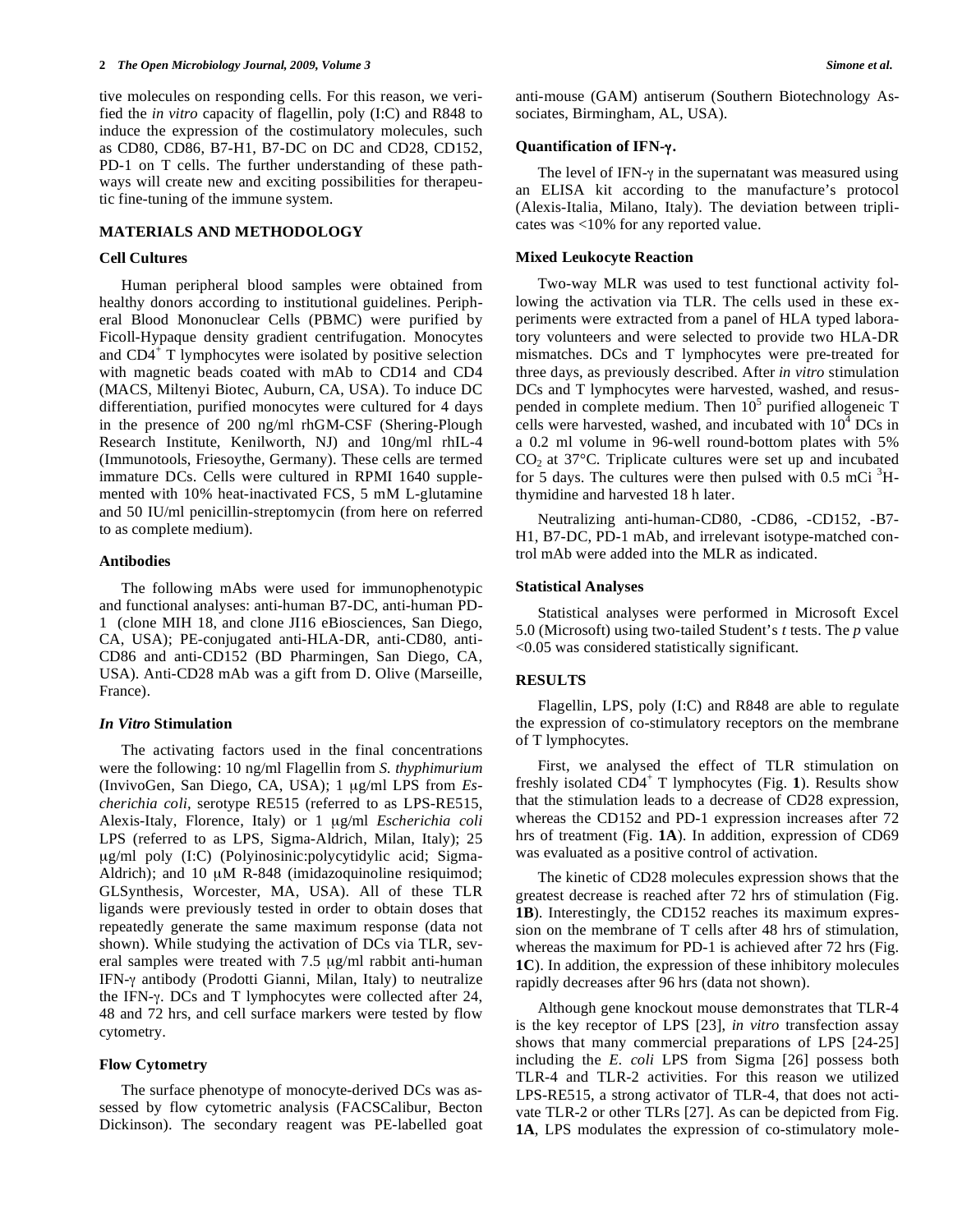

**Fig. (1).** Flow cytometric analysis of the expression of CD28-family members on the surface of activated T lymphocytes. Human CD4<sup>+</sup> T lymphocytes, purified from peripheral blood cells, were cultured as described in Materials and Methods. *Panel A.* Shows that T cells activation via TLRs is able to up-regulate the expression of CD152 and PD-1 at the membrane cell level. Expression of CD69 was a positive control for T lymphocytes activation. Numbers indicate the Mean Fluorescence Intensity of each curve. *Panel B.* The expression of CD28 decreases following treatment of T cells with flagellin, poly (I:C) and R848. Data are shown as means  $\pm$ standard deviations (error bars) of five experiments.

*Panel C.* Shows the increasing of respectively CD152 and PD-1 expression. It is interesting to note that CD152 reaches the maximum of expression after 48 hrs, whereas PD-1 after 72 hrs. Data are shown as means ± standard deviations (error bars) of five experiments. Experimental conditions are:  $\bullet$  no stimulus;  $\nabla$  flagellin;  $\blacktriangle$  + LPS; \* poly (I:C);  $\bullet$  R848.

cules on T lymphocytes, whereas LPS-RE515 was slightly less effective. Thus, we could presume these effects were a result of a specific activation via TLR-2 ligand, excluding a role mediated by TLR-4 [28-29].

# *Flagellin, LPS, poly (I:C) and R848 can regulate the expression of co-stimulatory molecules on the DC membrane.*

Fresh monocytes, isolated by positive selection using magnetic beads coated with anti-CD14 mAb, were cultured for 4 days with GM-CSF and IL-4 (immature DCs, iDC), and further stimulated for up to 3 days with flagellin, LPS, poly (I:C) and R848 (mature DCs, mDC). We analyzed the expression of CD80, CD86, B7-H1 and B7-DC at the cell surface level of iDC and mDC (Fig. **2A**). The experiment shown represents the study of five donors. The iDC expressed very low amount of B7 family receptors and CD80 was the most represented (Fig. **2A**). In addition, our results demonstrate that flagellin, LPS, poly (I:C) and R848 selectively upregulate the expression of all tested costimulatory molecules on mDC, although poly (I:C) seems to have a greater effect on the induction of B7 family member expressions (compare different rows in Fig. **2A**). Expression of HLA-DR was evaluated through positive control of activation,

Figure **2B** shows both the kinetic of the CD86 expression over a period of 72 hrs and the increasing of the mean fluorescence intensity of differently treated DC stained with anti-CD80, -B7-H1 and -B7-DC mAb also over a 72 hrs period.

## **Effect of IFN- Neutralization on the Expression of Co-Stimulatory Molecules**

Viral, as well as bacteria, infections induce innate immune responses including the production of type I interferons, IFN- $\alpha/\beta$ . Thus, these agents could induce costimulatory molecules up-regulation in response to type I interferon signalling. Otherwise, up-regulation of costimulatory molecules on airway epithelium does not seem to depend on these inteferons [29]. For this reason, we measured IFN- $\gamma$  concentration in the supernatant of activated DC (Fig. **3A**). The concentration of IFN- $\gamma$  was markedly increased in the supernatant of TLR-stimulated cells up to 448 pg/ml (stimulation via poly (I:C), compared with that of unstimulated cells). Interestingly, although the pretreatment of cell culture with saturing amount of anti-IFN- $\gamma$  antibody completely neutralized IFN- $\gamma$  in the supernatant, it failed to suppress the TLRinduced upregulation of B7-H1 and B7-DC on DC (Fig. **3B**).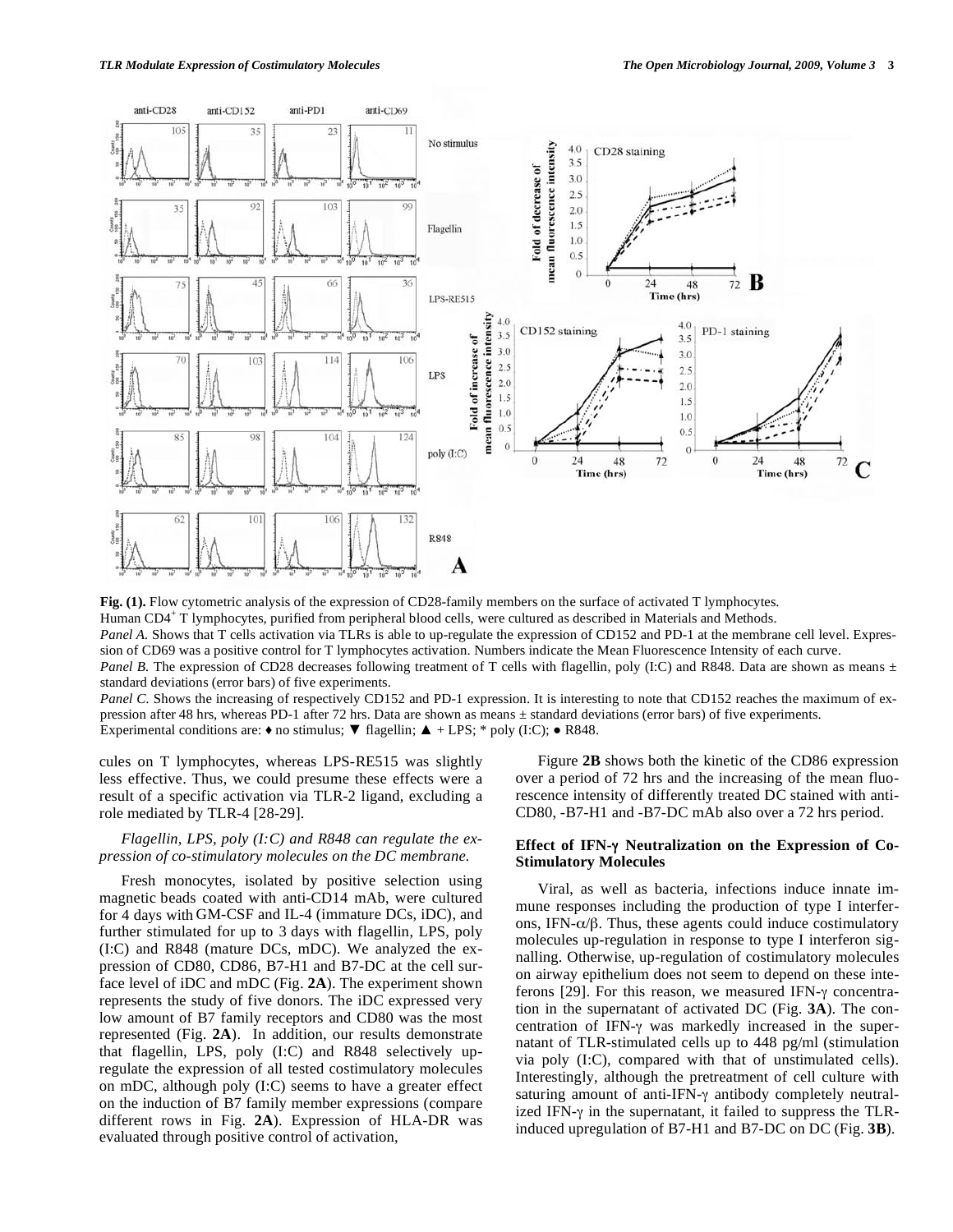

Fig. (2). Flow cytometric analysis of costimulatory molecules expression on DC.

Dendritic cells (DC) were obtained by *in vitro* differentiation of monocytes. For cellular stimulations, DC were cultured for 24, 48 and 72hrs with medium alone or in the presence of different stimuli.

*Panel A.* Shows the immunophenotype of DC cultured in complete medium (iDC), first row. The other rows represent the membrane expression of B7-family members on mature DC (mDC) after 72 hrs of treatment with flagellin, poly (I:C) and R848 respectively. Expression of MHC-Class II was a positive control for iDC activation.

*Panel B.* Only the kinetic of CD86 expression is shown, whereas the expression of the other costimulatory molecules is displayed at the best time point (72 hrs). Data are expressed as increasing of Mean fluorescence intensity. Data are shown as means  $\pm$  standard deviations (error bars) of five experiments.

Experimental conditions are:  $\bullet$  no stimulus;  $\nabla$  flagellin;  $\blacktriangle$  + LPS; \* poly (I:C);  $\bullet$  R848.

# **The Interaction of CD152 and PD-1 with Their Natural Ligands Inhibits T Cell Proliferation**

Because TLRs ligation induced the expression of costimulatory molecules on DC as well as the expression of inhibitory receptors on T cells, we next examined the immunoregulatory properties of flagellin, LPS, poly (I:C), and R848 by determining their effects on two-way MLR. Results are shown in Fig. **4A**. Only the pre-treatment of DCs and T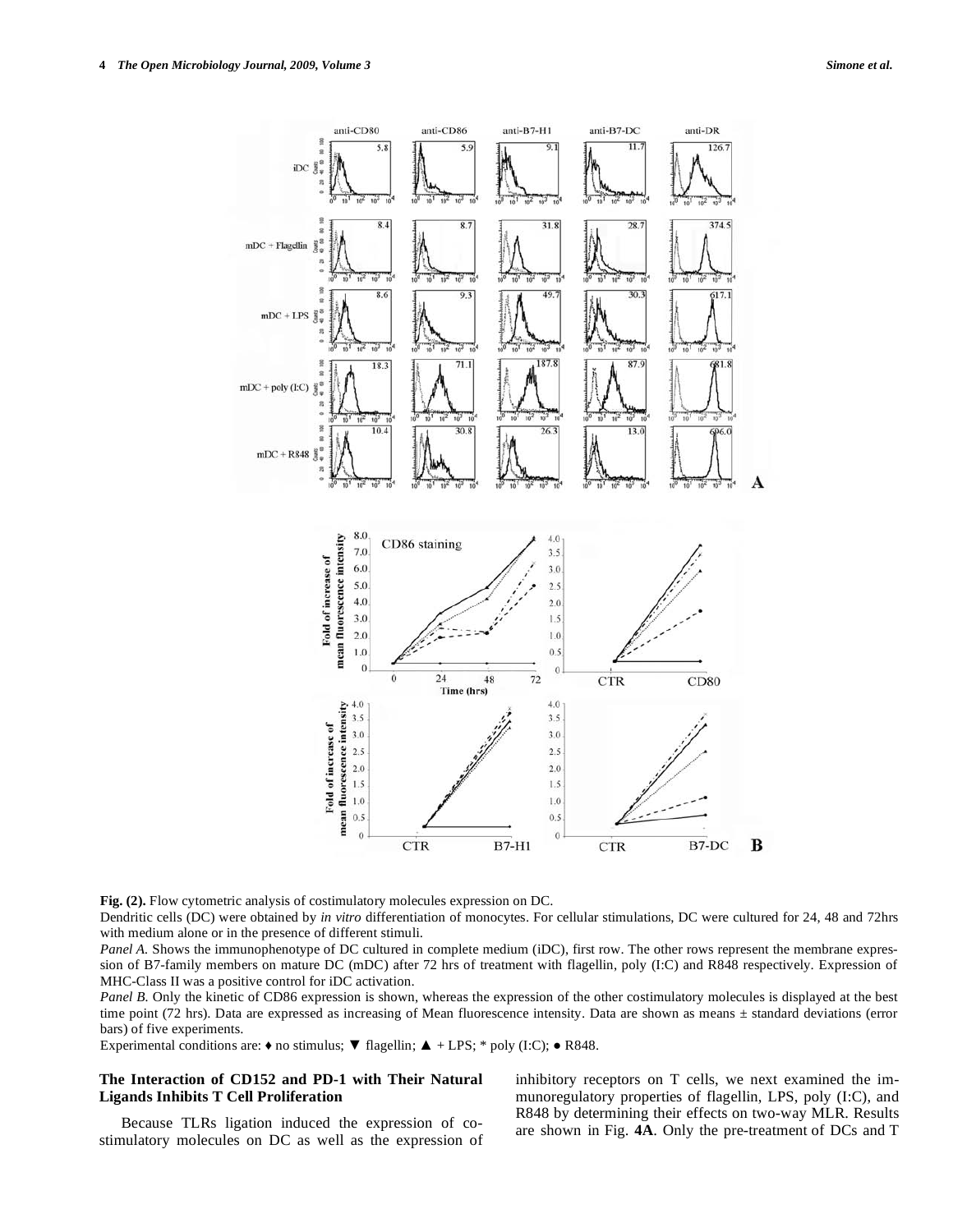

**Fig. (3).** Effect of IFN-b neutralization on B7-H1 and B7-DC expression.

iDC were stimulated with flagellin, LPS, poly (I:C) and R848 for 48 h in the presence or absence of anti-IFN-b antibody (7.5 mg/ml). *Panel A.* IFN-b in the supernatant was quantified by ELISA. Data are shown as means  $\pm$  standard deviations (error bars) of five experiments. Samples that are significantly different  $(p < 0.05)$  from the control culture (DC alone). The pre-treatment of cell culture with saturing amount of anti-IFN-b antibody completely neutralized IFN-b in the supernatant.

*Panel B.* Representative histograms showing the Mean fluorescence intensity of iDC stimulated flagellin, LPS, poly (I:C) or R848 alone, in the presence of anti-IFN-b mAb, or in the presence of the isotype-matched control mAb, stained with the indicted mAb. Of note, pre-treatment with saturing amount of anti-IFN-b antibody failed to suppress the TLR-induced upregulation of B7-H1 and B7-DC on iDC. Data are shown as means  $\pm$  standard deviations (error bars) of five experiments.

lymphocytes with the TLR-acting agents evidence a decrease of thymidine incorporation. Otherwise, T lymphocytes and DCs, not pre-activated via TLRs, added to the double-MLR assay were able to normally proliferate (Fig. **4A**). Finally, in order to evidence the role played by CD152 and PD-1 receptors in inhibiting T cell proliferation, we set up a similar experiment adding a cocktail of mAb specific to CD80, CD86, CD152 and B7-H1, B7-DC, PD-1. Results (Fig. **4B**) proved that the interfering mAb reconstitute the normal ability of T cells to proliferate. These results were obtained independently when the cocktail mAb used were directed to the inhibitory receptors (i.e. CD152 or PD-1) or to their ligands (i.e. CD80, CD86, B7-H1 or B7-DC). Thus it seems that the interaction between inhibitory receptors and ligands is blocked by these mAb. Furthermore, the adding to the proliferation test of isolated mAb showed a partial reconstitution effect (data not shown). Thus, the inhibitory effect seems to be related principally to the induction of the expression of these B7-family members on the membrane level in this experimental model.

# **DISCUSSION**

The immunomodulating activity of bacterial components may be related to their ability to induce expression of reactive molecules on responding cells. The mechanisms by which the antigen receptors recognize foreign antigens have been intensively analyzed, and the major mechanisms, such as diversity, clonality and memory, have been well characterized. However, these receptors are present only in vertebrates, and therefore we do not fully understand the mechanism for non-self recognition in invertebrate organisms. The important role of individual TLRs during innate immunity has been established, above all in recognizing specific microbial components derived from pathogens including bacteria, fungi, protozoa and viruses and in inducing antimicrobial immune response and furthermore, activation of innate immunity is a critical step to the development of antigenspecific acquired immunity [30-31].

DCs are central to T lymphocyte activation and differentiation into T helper and cytotoxic T lymphocyte effectors. The generation of acquired immunity begins with DCs capturing microbial antigens in the peripheral tissues. Subsequently, DCs migrate to the draining lymph nodes to present the processed peptides to naïve T lymphocytes in the context of MHC molecules. Once inside the lymph nodes, DCs migrate to the T cell areas, seek out antigen-specific T cells and induce their activation and differentiation into effector cells. This migration is mediated by TLR-induced downregulation of inflammatory chemokine receptors and upregulation of the receptors for lymphoid chemokines [32-34].

Signals through TLRs generally result in the activation and maturation of all DCs, as measured by enhanced expression of the costimulatory molecules CD80, CD86 and CD40. Induction of the costimulatory molecules expression on the surface of DCs is a particularly important step in the initiation of acquired immunity. The originally described mem-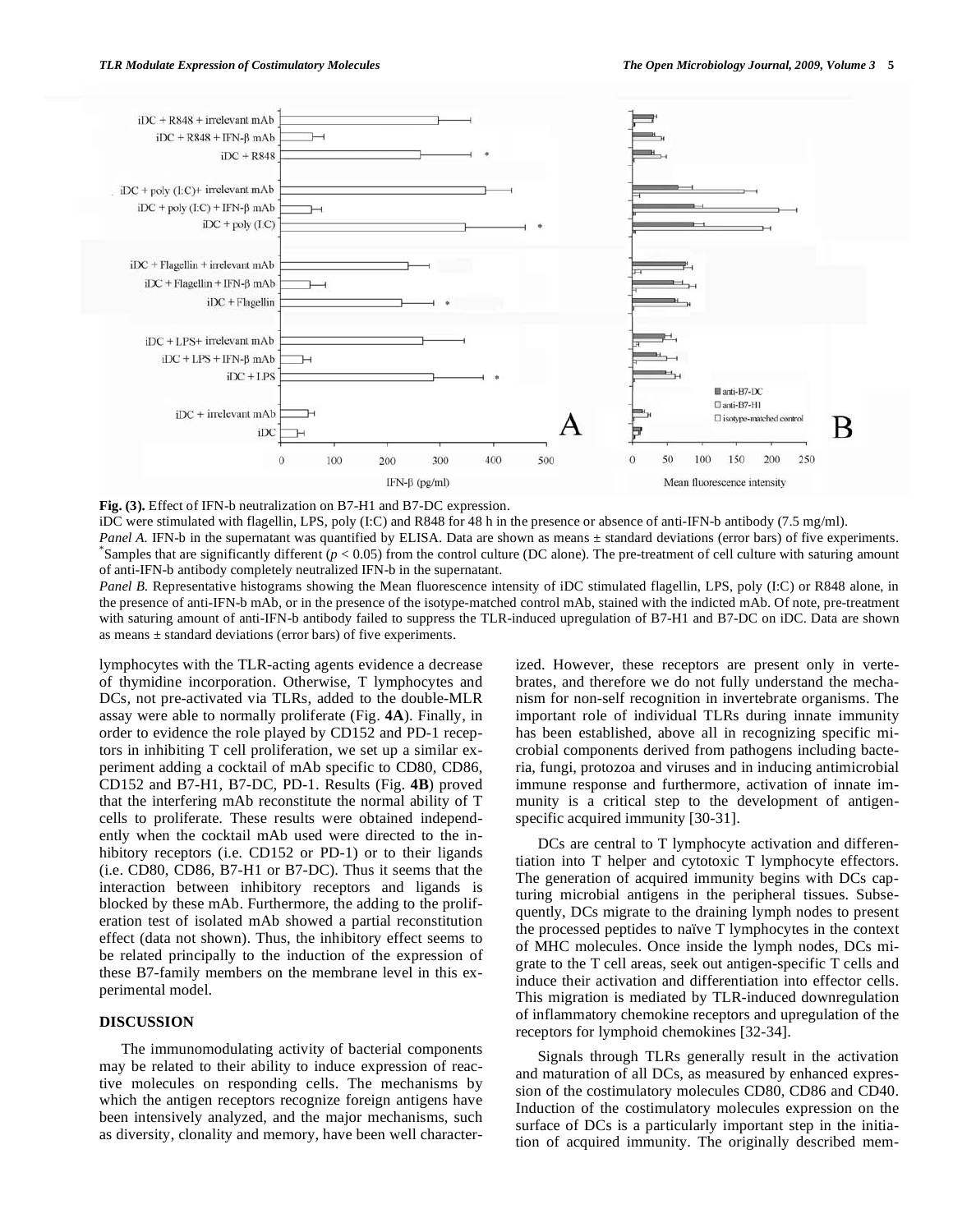

**Fig. (4).** The pre-activation of T lymphocytes and DC via TLRs down-regulates the proliferative ability in a two-MLR system. *Panel A.* Pre-treatment of DC and T cells with agents acting via TLRs is able to significatively inhibit a two-way MLR. A positive control was the measure of thymidine incorporation of cells not treated (DC + T cells). The data represent the mean of quadruplicate samples. The averages ± standard deviations (error bars) of three different experiments are shown. Similar results were obtained in three separate experiments from a variety of donor/recipient combinations. \*, Samples that are significantly different  $(p < 0.05)$  from the control culture (DC + T cells).

*Panel B.* A cocktail of mAb specific for the B7/CD28-family members added to the assay is able to revert the capability of T lymphocytes to proliferate. In addition, the presence of a cocktail of irrelevant isotype-matched mAb does not perturbate the inhibitory effect observed. The averages ± standard deviations (error bars) of three different experiments are shown. Similar results were obtained in three separate experiments from a variety of donor/recipient combinations.

Samples that are significantly different ( $p < 0.05$ ) from the control culture (DC + T cells).

Samples that are significantly different ( $p < 0.05$ ) from the control culture (DC + T cells + TLR activation).

bers of the B7 family, B7-1 and B7-2 (CD80 and CD86), both costimulate through CD28. However, T cell activity is down-modulated by a second receptor for B7-1 and B7-2, CD152 [35]. While B7-1 and B7-2 were once thought to represent the major source of signal 2 by DCs, the recent discovery of additional B7 family members highlights the molecular complexity of costimulation. The overall expression of B7-H1 and B7-DC transcripts is similarly found in various lymphoid and non-lymphoid tissues, whereas the expression profiles of their proteins are quite distinct. The expression of B7-H1 protein, although virtually absent in normal tissues except for macrophage-like cells, could be induced in a variety of tissues and cell types, such as APCs, B cells, T cells, epithelial cells, muscle cells, trophoblast, endothelial cells and tumour cells. In contrast, expression of B7-DC was only detected on DCs and monocytes. B7-H1 was first identified as a T cell costimulatory molecule that augments human T cell proliferation and IL-10 secretion in the presence of either anti-CD3 or alloantigens [36-37]. B7-DC was also found to have similar functions in vitro [38]. However, the receptor PD-1 is believed to be an inhibitory receptor because of its phenotypes of lymphoproliferative/autoimmune diseases in

PD-1-deficient mice [39]. This seemingly contradictory data, however, could be best interpreted by expression of additional costimulatory receptor on T cells other than PD-1. In addition, it is known that the induction of type I interferon (i.e. IFN- $\gamma$  constitutes a primary signal for upregulation of costimulatory molecules induced by LPS and (ds) RNA [40, 41]. Nevertheless, we show that the neutralization of IFN- $\gamma$ did not block the upregulation of B7-H1 and B7-DC, suggesting that their expression on DCs may not depend, in these experimental conditions, on the induction of IFN- $\gamma$ .

TLR messages have been reported to be present in T cells. TLRs have been associated principally with the T helper cell response [42]. For all of these reasons, we first addressed our attention on the capability of TLR-mediated signals to modulate the expression of some B7-famly members at the membrane level of DCs and T lymphocytes. Subsequently, we have analyzed the functional role of TLRmediated signals on DC maturation and T cells activation. The induction of the expression of inhibitory receptors, such as CD152 and PD-1, may represent a mechanism able to regulate the intensity of T cell response. What is of interest is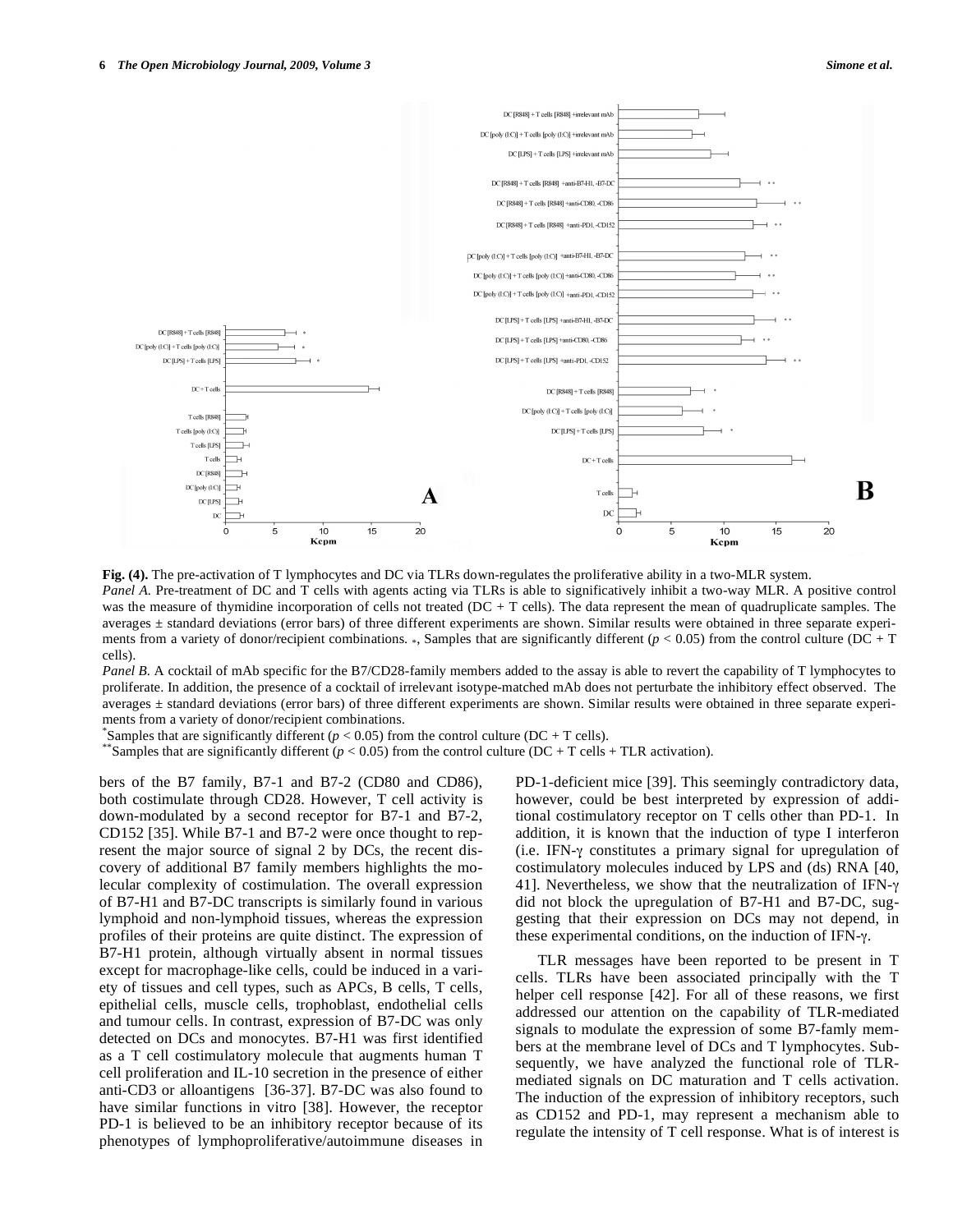the kinetic of expression of these two molecules and of their counter-receptors, showing the possibility to down-regulate the on-going of the cellular-mediated immune-response. In fact, we observed an inhibition of T cells proliferation in a two-way MLR when both CDs and T lymphocytes were preactivated via TLRs. In addition, this effect was partially abrogated when mAb specific to B7-family members were added to the assay. Thus, we evidenced a possible functional role of TLRs-stimulation in regulating acquired immunity acting both on DCs and T cells level. Finally, the using of purified LPS indicates a prevalent role of TLR2 in activating T cells (obtained by non-purified LPS), partially excluding the effects mediated by TLR4 [28].

An interesting observation is due to the effects of flagellin in the modulation of costimulatory molecules, both on T lymphocytes and DC. These results could suggest that the bacterial protein flagellin, the primary structural component of flagella, plays a role in mediating gut inflammation associated with infection by enteric pathogens and in inflammatory bowel disease. Recent findings revealed that flagellin, via ligation of TLR-5, is a major means of activating the innate immune responses defining active intestinal inflammation [43-44]. In addition, human studies demonstrated that flagellin is also a major antigenic target of immune responses associated with Crohn's disease, suggesting that immune responses to flagellin are not only associated with Crohn's disease, but can promote the pathogenic response. Thus, we can hypothesize that the innate immune response to flagellin provides a degree of direct protection against flagellated microbes promoting inflammation and causing perturbations of immune cell homeostasis to lead to development of both protective adaptive immunity and, under select circumstances, a pathogenic disease. The ability to appropriately respond to pathogenic assault is critical to survival, and the TLRs are the first point of contact that we have with invading organisms.

The mechanisms regulating the TLR response must be controlled tightly, first to respond properly to the pathogenic challenge and second, to avoid excessive activation of the TLR signaling pathway. Therefore control damaging injury to the host system following TLR activation. Thus, a better understanding of the mechanisms behind TLR activation will hopefully lead to the development of novel therapeutic strategies in the treatment of inflammatory diseases and autoimmunity.

# **ETHICS APPROVAL**

Blood samples were taken after informed verbal consent.

# **ACKNOWLEDGEMENTS**

This work was supported by a grant from Fondazione CARIGE, Genova, and from Progetti di Ateneo 2007, University of Genova, Italy to D.S.

We thank R. Piccardo and J. Lee Patricia Delgado for secretarial assistance.

### **REFERENCES**

[1] Medzhitov R, Preston-Hurlburt P, Janeway CA Jr.. A human homologue of the *Drosophila* Toll protein signals activation of adaptive immunity. Nature 1997; 388: 394-7.

- [2] Takeda K, Akira S. Toll-like receptors in innate immunity. Int Immun 2005; 17: 1-14.
- [3] Rock FL, Hardiman G, Timans JC, Kastelein RA., Bazan JF. A family of human receptors structurally related to *Drosophila* Toll. Proc Natl Acad Sci USA 1998; 95: 588-93.
- [4] Hoebe K, Janssen EM, Kim SO, Alexopoulou L, Flavell RA, Han J, Beutler B. Upregulation of costimulatory molecules induced by lipopolysaccharide and double-stranded RNA occurs by Trifdependent and Trif-independent pathways. Nat Immunol 2003; 4: 1223-9.
- [5] Alexopoulou L, Holt AC, Medzhitov R, Flavell RA. Recognition of double-stranded RNA and activation of NF-B by Toll-like receptor 3. Nature 2001; 413: 732-8.
- [6] Calvano JE, Agnese DM, Um JY, *et al.* Lowry SF. Modulation of the lipopolysaccharide receptor complex (CD14, TLR4, MD-2) and toll-like receptor 2 in systemic inflammatory response syndromepositive patients with and without infection: relationship to tolerance. Shock 2003; 20(5): 415-9.
- [7] Hayashi F, Smith KD, Ozinsky A, *et al*. The innate immune response to bacterial flagellin is mediated by Toll-like receptor 5. Nature 2001; 410: 1099-103.
- [8] Heil F, Hemmi H, Hochrein H, *et al*. Species-specific recognition of single-stranded RNA via Toll-like receptor 7 and 8. Science 2004; 303: 1526-9.
- [9] Linsley PS, Brady W, Urnes M, Grosmaire LS, Damle NK, Ledbetter JA. CTLA-4 is a second receptor for the B cell activation antigen B7. Ann Rev Immunol 1991; 7: 191-212.
- [10] Sharpe AH, Freeman GJ. The B7-CD28 superfamily. Nat Rev Immunol 2002; 2: 116-26.
- [11] Schwartz RH. Costimulation of T lymphocytes: the role of CD28, CTLA-4, and B7/BB1 in interleukin-2 production and immunotherapy. Cell 1992; 71: 1065-8.
- [12] Carreno BM, Collins M. The B7 family of ligands and its receptors: new pathways for costimulation and inhibition of immune response. Ann Rev Immunol 2002; 20: 29-53.
- [13] Alegre ML, Shiels H, Thompson CB, Gajewski TF. Expression and function of CTLA-4 in Th1 and Th2 cells. J Immunol 1998; 161: 3347-56.
- [14] Alegre M-L, Noel PJ, Eisfelder BJ, *et al*. Regulation of surface and intracellular expression of CTLA-4 on mouse T cells. J Immunol 1996; 157: 4762-70.
- [15] Saverino D, Tenca C, Zarcone D, *et al*. CTLA-4 (CD152) inhibits the specific lysis mediated by human cytolytic T lymphocytes in a clonally distributed fashion. J Immunol 1999; 162: 651-8.
- [16] Saverino D, Merlo A, Bruno S, Pistoia V, Grossi CE, Ciccone E. Dual effect of CD85/leukocyte Ig-like receptor-1/Ig-like transcript 2 and CD152 (CTLA-4) on cytokine production by antigenstimulated human T cells. J Immunol 2002; 168: 207-15.
- [17] Foell J, Hewes B, Mittler RS. T cell costimulatory and inhibitory receptors as therapeutic targets for inducing anti-tumor immunity. Curr Cancer Drug Targets 2007; 7: 55-70.
- [18] Dong H, Zhu G, Tamada K, Chen L. B7-H1, a third member of the B7 family, co-stimulates T-cell proliferation and interleukin-10 secretion. Nat Med 1999; 5: 1365-9.
- [19] Dong H, Strome SE, Salomao DR, *et al*. Tumor-associated B7-H1 promotes T-cell apoptosis: a potential mechanism of immune evasion. Nat Med 2002; 8: 793-800.
- [20] Freeman GL, Long AL, Iwai Y, *et al*. Engagement of the PD-1 immunoinhibitory receptor by a novel B7 family member leads to negative regulation of lymphocyte activation. J Exp Med 2000; 192: 1027-34.
- [21] Latchman Y, Wood CR, Chernove T, *et al*. PD-L2, a novel B7 homologue, is a second ligand for PD-1 and inhibits T cell activation. Nat Immunol 2001; 2: 261-68.
- [22] Tseng SY, Otsuji M, Gorski K, *et al*. B7-DC, a new dentritic cell molecule with potent costimulatory properties for T cells. J Exp Med 2001; 193: 839-46.
- [23] Poltorak A, Smirnova I, He X, *et al*. Genetic and physical mapping of the Lps locus: identification of the toll-4 receptor as a candidate gene in the critical region. Blood Cells Mol Dis 1998; 24: 340-55.
- [24] Yang RB, Mark MR, Gray A, *et al*. Toll-like receptor-2 mediates lipopolysaccharide-induced cellular signalling. Nature 1998; 395: 284-8.
- [25] Hirschfeld M, Ma Y, Weis JH, Vogel SN, Weis JJ. Cutting edge: repurification of lipopolysaccharide eliminates signaling through